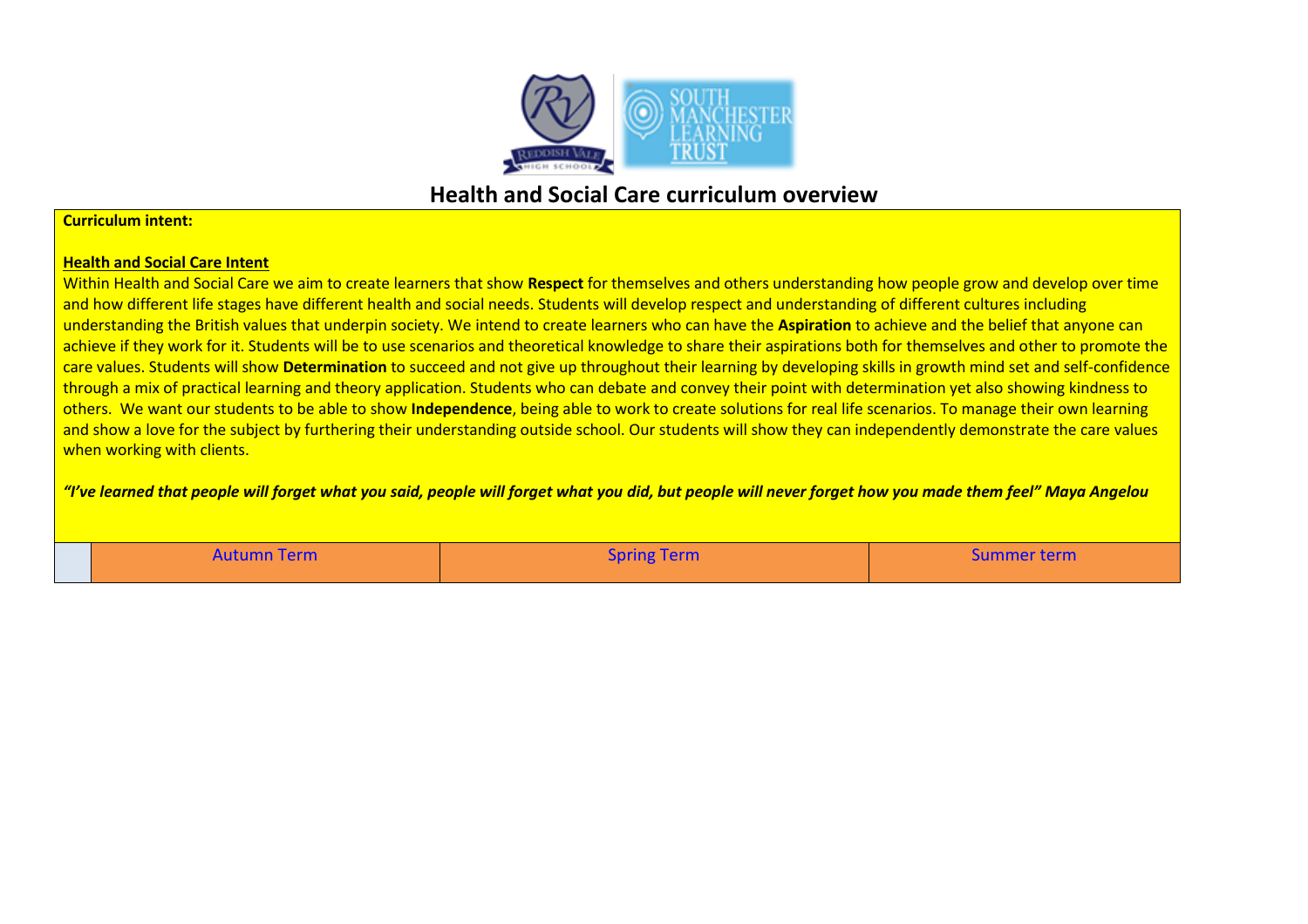|                                             | Topic: Introduction to<br>Health and Social Care                                                                                                                                                                                                                             | Topic:                                                                                                                                                                     | Topic:                                                                                                                                            | Topic:                                                                                                                                                                                        | Topic:                                                                                                                                                          | Topic:<br>Knowledge:                                                                                                                                           |
|---------------------------------------------|------------------------------------------------------------------------------------------------------------------------------------------------------------------------------------------------------------------------------------------------------------------------------|----------------------------------------------------------------------------------------------------------------------------------------------------------------------------|---------------------------------------------------------------------------------------------------------------------------------------------------|-----------------------------------------------------------------------------------------------------------------------------------------------------------------------------------------------|-----------------------------------------------------------------------------------------------------------------------------------------------------------------|----------------------------------------------------------------------------------------------------------------------------------------------------------------|
| Health and Social Care<br>Year <sub>9</sub> | Knowledge:<br>Difference between<br><b>Health and Social</b><br>Hierarchy of needs<br>Human Rights<br>Life stages - Client<br>groups<br>PIES - Development 0+<br>years                                                                                                       | Knowledge:<br>Milestone<br>Refugees<br><b>Motor Skills</b><br>Relationships<br>Self-Concept<br>VEPS - Types of abuse<br><b>ASSESSMENT CLIENT</b><br><b>GROUPS AND PIES</b> | Knowledge:<br>Referral methods<br>Factors<br>Short term Factors<br>Long term Factors<br>Vicious circles                                           | Knowledge:<br>Job roles and Careers<br>Informal, Formal and Voluntary<br>support<br><b>ASSESSMENT - VICIOUS CIRCLE</b><br><b>TEST</b>                                                         | Knowledge:<br><b>Barriers</b><br>Accessibility<br><b>Blooms Taxonomy</b>                                                                                        | Development<br>scenarios<br>Case study<br>analysis<br>Interview<br>methods<br>Action plan<br><b>Introductions</b><br><b>Action plan</b><br>assessment          |
| Year 10 Health and Social Care              | Topic:<br>Knowledge:<br>Difference between<br><b>Health and Social</b><br>Hierarchy of needs<br><b>Care Providers</b><br>Life stages - Client<br>groups<br>PIES - Development 0+<br>years<br>Milestone<br>Self esteem<br>Self Image<br>Self Concept<br>VEPS - Types of abuse | Topic:<br>Knowledge:<br>Methods of research<br>Interpreting research<br>$C1$ LAA research $-$<br><b>Suggested 6 Hours</b>                                                  | Topic:<br>Knowledge:<br>Life changing events<br><b>Effects on Development</b><br>Factors<br>$C1$ LAA - assessment task. $-$<br>Suggested 24 hours | Topic:<br>Knowledge:<br>Primary, secondary, tertiary care<br>Job roles and Careers<br>Informal, Formal and Voluntary<br>support<br><b>Barriers</b><br>Accessibility<br><b>Blooms Taxonomy</b> | Topic:<br>Knowledge:<br>Primary research<br><b>Identifying Barriers</b><br>Overcoming barriers<br>Action planning<br>$C1$ LAB research $-$ Suggested<br>4 Hours | Topic:<br>Knowledge:<br>Support<br>Abuse<br><b>Bereavement</b><br><b>Barriers</b><br>Job roles<br>C1 LAB -<br>assessment<br>$task. -$<br>Suggested 20<br>hours |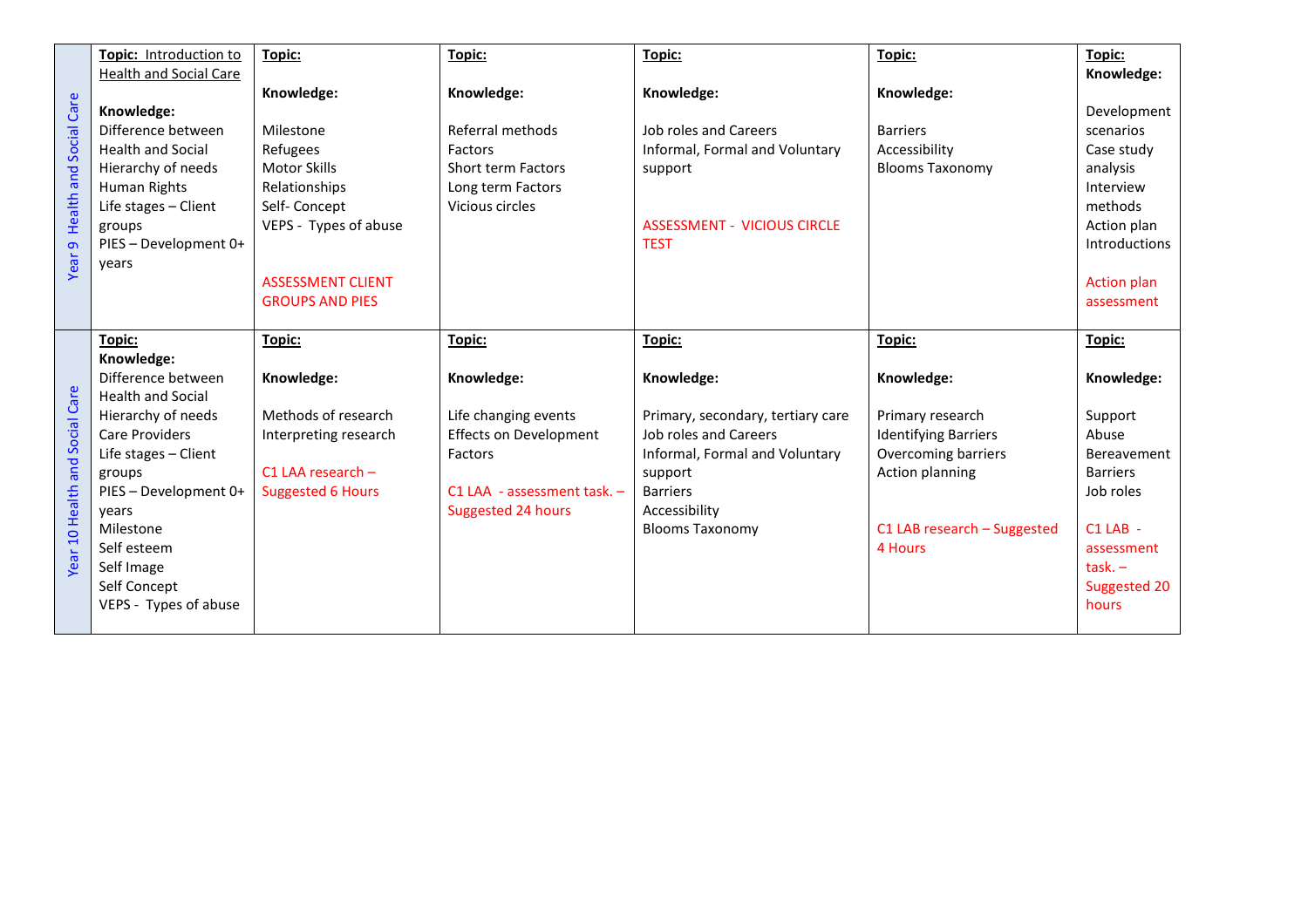|                                            | Topic:                          | Topic:                     | Topic:                       | Topic:                             | Topic:                       | Topic:     |
|--------------------------------------------|---------------------------------|----------------------------|------------------------------|------------------------------------|------------------------------|------------|
| and Social care<br>Health<br>$\Xi$<br>Year |                                 |                            |                              |                                    | <b>EXAM JUNE SERIES</b>      |            |
|                                            | Knowledge:                      | Knowledge:                 | <b>EXAM JANUARY SERIES</b>   | Knowledge:                         |                              | Knowledge: |
|                                            |                                 |                            |                              |                                    | <b>Revision/ Mock papers</b> |            |
|                                            | Case studies reviews            | <b>Barriers</b>            | <b>Revision/ Mock papers</b> | Understanding care needs           |                              |            |
|                                            | Vicious circles                 | Types of Care              |                              | Vocational practices and their     | Knowledge:                   |            |
|                                            | Local provision                 | <b>Services</b>            | Knowledge:                   | importance.                        |                              |            |
|                                            | Types of service                | <b>Overcoming Barriers</b> | Analysis of case studies     | Identifying service user needs     | Case study analysis          |            |
|                                            | Housing                         | Work towards action        | Principles of care           | Delivering personalised care plans | Development                  |            |
|                                            | Demographics                    | plans                      | Dignity/empathy              |                                    | Factors                      |            |
|                                            |                                 |                            | Safeguarding                 | C2 LAB Analysis role play-         | Short and long term factors  |            |
|                                            |                                 | C2 LAA Analysis of local   | Empowerment                  | <b>Suggested 12 Hours</b>          | <b>Services</b>              |            |
|                                            | C <sub>2</sub> LAA research $-$ | area - Suggested 12 Hours  |                              |                                    | Support                      |            |
|                                            | <b>Suggested 8 Hours</b>        |                            | C2 LAB Role play $-$         |                                    | Interpreting data            |            |
|                                            |                                 | <b>Revision</b>            | Suggested 8 Hours            |                                    |                              |            |
|                                            |                                 |                            |                              |                                    |                              |            |

Updated July 2019

| <b>Functional Skills:</b>                                                                                                                                                                                                                                                                                                                                                                                                                                                                                                                                                                                                                                                                                                                                                                                                                                                                                                                 |                                                                                                                                                                                                                                                                                                                                                                                |  |  |  |
|-------------------------------------------------------------------------------------------------------------------------------------------------------------------------------------------------------------------------------------------------------------------------------------------------------------------------------------------------------------------------------------------------------------------------------------------------------------------------------------------------------------------------------------------------------------------------------------------------------------------------------------------------------------------------------------------------------------------------------------------------------------------------------------------------------------------------------------------------------------------------------------------------------------------------------------------|--------------------------------------------------------------------------------------------------------------------------------------------------------------------------------------------------------------------------------------------------------------------------------------------------------------------------------------------------------------------------------|--|--|--|
| Literacy                                                                                                                                                                                                                                                                                                                                                                                                                                                                                                                                                                                                                                                                                                                                                                                                                                                                                                                                  | Numeracy                                                                                                                                                                                                                                                                                                                                                                       |  |  |  |
| All Health & Social Care lessons start with pupils reading the objectives<br>individually and then acting upon them as accordingly<br>KS4<br>Health & Social Care follows the marking policy of the school and pupils are<br>given regular opportunities to undertake comprehension tasks and<br>evaluations to enhance their levels and improve literacy skills.<br>Pupils learn how to write about different case scenarios and annotate tits<br>meaning and the data about an individual. PEE (POINT, EVIDENCE and<br>EXPLAIN) writing is crucial in conveying detail in answers when preparing for<br>the exam. There is a mixture of short and long essay style questions in two<br>different sections of a paper. Section A, will look into at an individual person's<br>case study where you will be required to annotate its meaning and pinpoint<br>positive and negative aspects of a person current life situation and explain | Health & Social Care involves the use of functional math skills when looking<br>at physiological data, such as Body Mass Index, Lung Capacity (Peak Flow)<br>Blood Pressure, Pulse Rates etc. This might include basic addition,<br>measuring and ratios.<br><b>Related numeracy outcomes</b><br><b>Time</b><br><b>Measurement</b><br><b>Division</b><br><b>Multiplication</b> |  |  |  |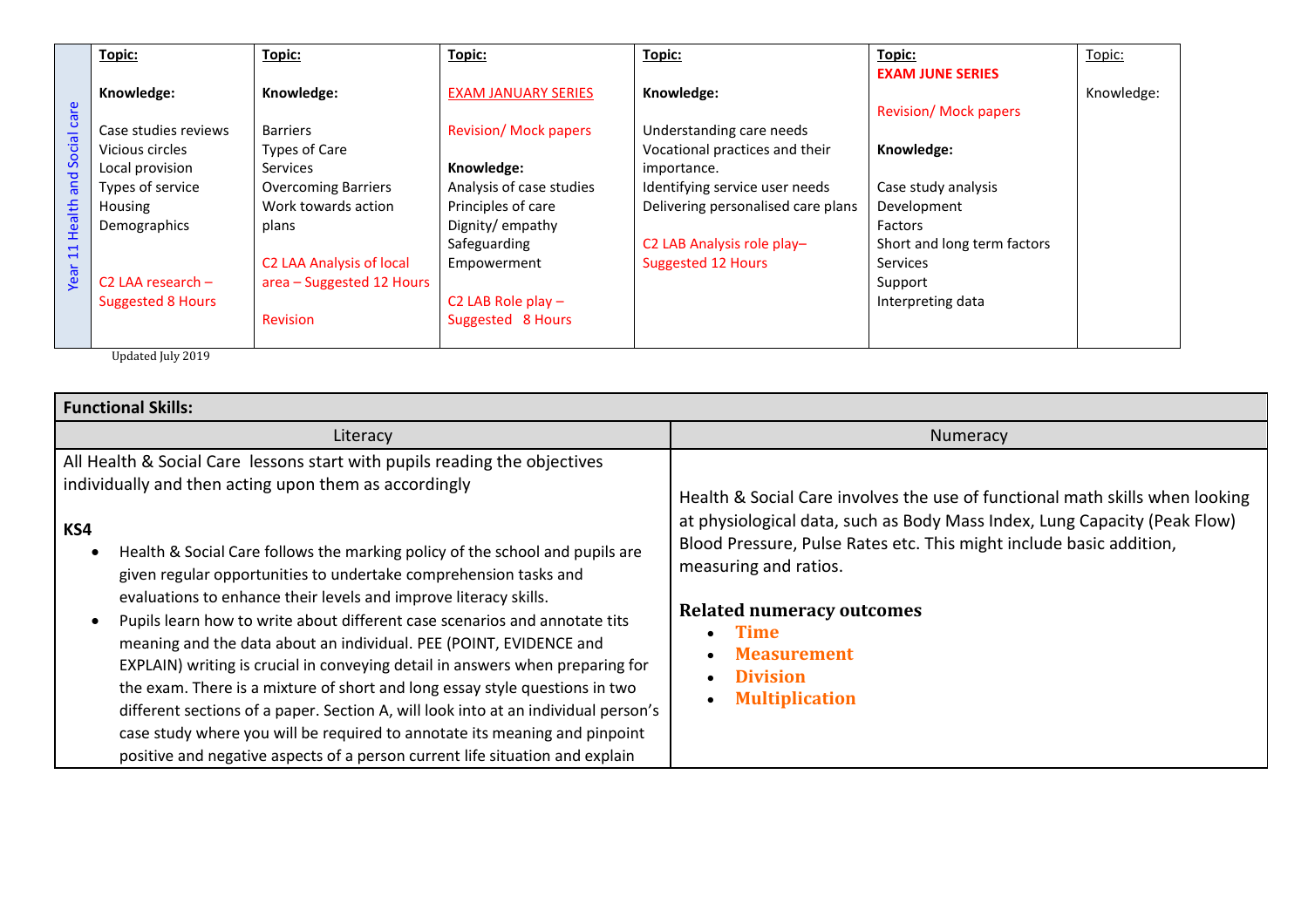your points. Section B will be the essay style answers were you will be required to write up a care plan, with actions, including how this would improve someone's health and mental well-being. **Contribution to students social, moral, spiritual, cultural, personal development & wellbeing** *"Prejudice is a burden that confuses the past, threatens the future and renders the present inaccessible" Maya Angelou* Social Moral Moral Spiritual Spiritual Cultural Personal development & wellbeing Health & Social Care look at different people's social back ground and we encourage healthy dialogue and viewpoints and also beliefs. We encourage pupils to consider the values, attitudes and roles of people that occur in different societies and cultures. We have lots of discussion around people's life choices and beliefs and we promote debate type lessons so we can all have an opinion and a voice. In Health & Social Care we learn to respect other people's opinions and individuality. In Health & Social Care moral education is delivered in most topics we cover in KS4. This involves pupils discussing values, attitudes, and beliefs relating to a range of ethical and social issues. Pupils develop an understanding of concepts related to equality, diversity and human rights. In Health & Social Care pupils are able to gain knowledge of discriminatory practice and means of combatting it discussing out key values and the anti-discrimination act. Moral education spans across many areas of study in Health & Social Care with ethical issues being discussed and debated. Through various units of work all pupils in Health & Social Care look at several cultures with different beliefs, past a present demonstrating respect and understanding to all. We look at the medical aspects of care for different cultural and religious backgrounds, we look at a positive and negative aspects of some decision making and we learn to respect different people's backgrounds and culture for they are without being judgmental and we promote respect for faith, community and spirituality. We live and work in a very diverse and multicultural society which makes it essential that different backgrounds and lifestyles are recognized and respected. In different topics throughout the KS4 scheme we provide learners with knowledge and understanding of the cultural diversity that exists in society today and the different religion, culture and beliefs individuals follow. Pupils will gain an appreciation of how social class, culture and legislation and other factors impact on equality of opportunity. Health and Social Care prepares pupils for a "REAL" life future in our society today. Pupils will understand the principles underpinning Health & Social Care and also learn to relate them to everyday life. Pupils will learn the principle care values and learn how to promote antidiscrimination, choice, the rights of an individual, showing people dignity, respect, confidentiality, all of which enhance a person's knowledge to give them more tolerance and understanding in an everchanging society/world.